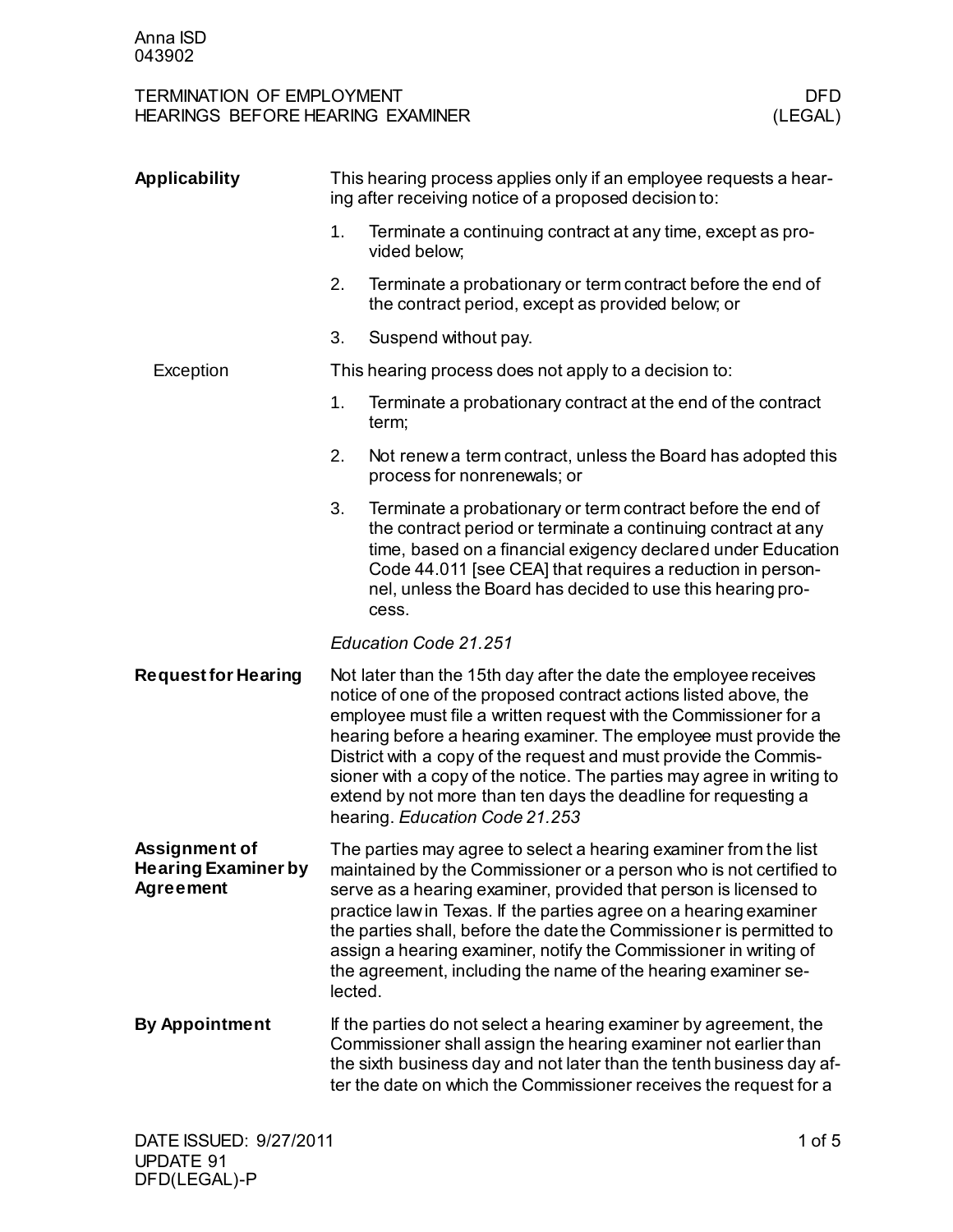| <b>TERMINATION OF EMPLOYMENT</b> |         |
|----------------------------------|---------|
| HEARINGS BEFORE HEARING EXAMINER | (LEGAL, |

|                                             | hearing. When a hearing examiner has been assigned, the Com-<br>missioner shall notify the parties immediately.                                                                                                                                                                                                                                                                                                                                                                                                                         |  |
|---------------------------------------------|-----------------------------------------------------------------------------------------------------------------------------------------------------------------------------------------------------------------------------------------------------------------------------------------------------------------------------------------------------------------------------------------------------------------------------------------------------------------------------------------------------------------------------------------|--|
| Rejection                                   | The parties may agree to reject a hearing examiner for any reason<br>and either party is entitled to reject an assigned hearing examiner<br>for cause. A rejection must be in writing and filed with the Commis-<br>sioner not later than the third day after the date of notification of the<br>hearing examiner's assignment. If the parties agree to reject the<br>hearing examiner or if the Commissioner determines that one party<br>has good cause for the rejection, the Commissioner shall assign<br>another hearing examiner. |  |
| <b>Finality of Decision</b>                 | After the employee receives notice of the proposed contract action,<br>the parties may agree in writing that the hearing examiner's deci-<br>sion be final and nonappealable on all or some issues.                                                                                                                                                                                                                                                                                                                                     |  |
|                                             | Education Code 21.254                                                                                                                                                                                                                                                                                                                                                                                                                                                                                                                   |  |
| <b>Powers of Hearing</b><br><b>Examiner</b> | The hearing examiner may issue subpoenas, administer oaths,<br>rule on motions and the admissibility of evidence, maintain deco-<br>rum, schedule and recess the proceedings, allow the parties to<br>take depositions or use other means of discovery, and make any<br>other orders as provided by Commissioner rule.                                                                                                                                                                                                                  |  |
| <b>Conduct of Hearing</b>                   | The hearing and any depositions must be held within the geo-<br>graphical boundaries of the District or at the regional education<br>service center that serves the District.                                                                                                                                                                                                                                                                                                                                                           |  |
|                                             | Education Code 21.255                                                                                                                                                                                                                                                                                                                                                                                                                                                                                                                   |  |
| Schedule<br>Restriction                     | A hearing before a hearing examiner may not be held on a Satur-<br>day, Sunday, or a state or federal holiday, unless all parties agree.<br>Education Code 21.257(c)                                                                                                                                                                                                                                                                                                                                                                    |  |
| Private                                     | A hearing before a hearing examiner shall be private unless the<br>employee makes a written request for a public hearing.                                                                                                                                                                                                                                                                                                                                                                                                               |  |
| Exception                                   | If necessary to maintain decorum, the hearing examiner may close<br>a hearing that an employee has requested be public.                                                                                                                                                                                                                                                                                                                                                                                                                 |  |
| Protection of<br>Witnesses                  | To protect the privacy of a witness who is a child, the hearing ex-<br>aminer may close the hearing to receive the testimony or order that<br>the testimony be presented by procedures in Article 38.071, Code<br>of Criminal Procedure.                                                                                                                                                                                                                                                                                                |  |
| <b>Employee Rights</b>                      | At the hearing, the employee has the right to:                                                                                                                                                                                                                                                                                                                                                                                                                                                                                          |  |
|                                             | Be represented by a representative of the employee's choice;<br>1.                                                                                                                                                                                                                                                                                                                                                                                                                                                                      |  |
|                                             | 2.<br>Hear the evidence on which the charges are based;                                                                                                                                                                                                                                                                                                                                                                                                                                                                                 |  |
|                                             | 3.<br>Cross-examine each adverse witness; and                                                                                                                                                                                                                                                                                                                                                                                                                                                                                           |  |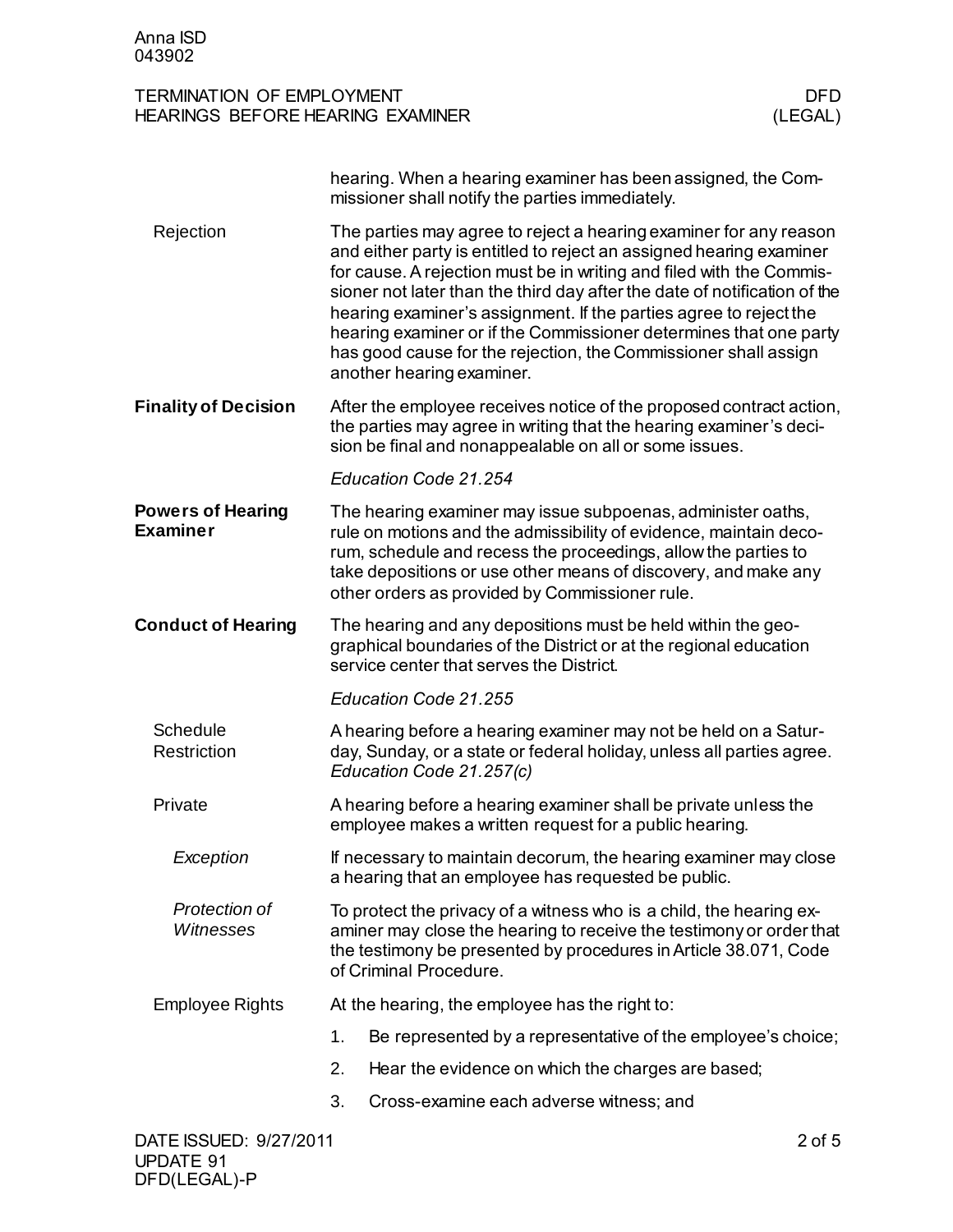## TERMINATION OF EMPLOYMENT<br>
HEARINGS BEFORE HEARING EXAMINER

ULEGAL)

ULEGAL HEARINGS BEFORE HEARING EXAMINER

|                                | 4.<br>Present evidence.                                                                                                                                                                                                                                                                                                                                                                                                                                                                                                                                                                                                                                                                                             |
|--------------------------------|---------------------------------------------------------------------------------------------------------------------------------------------------------------------------------------------------------------------------------------------------------------------------------------------------------------------------------------------------------------------------------------------------------------------------------------------------------------------------------------------------------------------------------------------------------------------------------------------------------------------------------------------------------------------------------------------------------------------|
|                                | The hearing is not subject to the Administrative Procedure Act.                                                                                                                                                                                                                                                                                                                                                                                                                                                                                                                                                                                                                                                     |
|                                | The hearing shall be conducted in the same manner as a trial with-<br>out a jury in state district court. A certified shorthand reporter shall<br>record the hearing.                                                                                                                                                                                                                                                                                                                                                                                                                                                                                                                                               |
| Evidence                       | The Texas Rules of Civil Evidence shall apply at the hearing. An<br>evaluation or appraisal of the teacher is presumed to be admissible<br>at the hearing. The hearing examiner's findings of fact and conclu-<br>sions of law shall be presumed to be based only on admissible evi-<br>dence.                                                                                                                                                                                                                                                                                                                                                                                                                      |
| <b>Burden of Proof</b>         | The District has the burden of proof by a preponderance of the evi-<br>dence at the hearing.                                                                                                                                                                                                                                                                                                                                                                                                                                                                                                                                                                                                                        |
|                                | Education Code 21.256                                                                                                                                                                                                                                                                                                                                                                                                                                                                                                                                                                                                                                                                                               |
| Costs                          | The District shall bear the cost of the services of the hearing exam-<br>iner and certified shorthand reporter and the production of any orig-<br>inal hearing transcript. Each party shall bear its costs of discovery,<br>if any, and its attorney's fees. Education Code 21.255(e)                                                                                                                                                                                                                                                                                                                                                                                                                               |
| <b>Recommendation</b>          | Not later than the 60th day after the date on which the Commis-<br>sioner receives a request for a hearing before a hearing examiner,<br>the hearing examiner shall complete the hearing and make a writ-<br>ten recommendation. The recommendation must include findings<br>of fact and conclusions of law. The recommendation may include a<br>proposal for granting relief, including reinstatement, back pay, or<br>employment benefits. The proposal for relief may not include attor-<br>ney's fees or other costs associated with the hearing or appeals<br>from the hearing. The hearing examiner shall send a copy of the<br>recommendation to each party, the Board President, and the Com-<br>missioner. |
| <b>Waiver of Deadline</b>      | The parties may agree in writing to extend by not more than 45<br>days the right to a recommendation by the date specified above.                                                                                                                                                                                                                                                                                                                                                                                                                                                                                                                                                                                   |
|                                | Education Code 21.257                                                                                                                                                                                                                                                                                                                                                                                                                                                                                                                                                                                                                                                                                               |
| <b>Consideration</b>           | The Board or a designated subcommittee shall consider the hear-<br>ing examiner's record and recommendation at the first Board meet-<br>ing for which notice can be posted in compliance with the open<br>meetings laws. The meeting must be held not later than the 20th<br>day after the date that the Board President receives the hearing<br>examiner's recommendation and record.                                                                                                                                                                                                                                                                                                                              |
| Oral Argument and<br>Recording | At the meeting, the Board or subcommittee shall allow each party<br>to present an oral argument to the Board or subcommittee. The                                                                                                                                                                                                                                                                                                                                                                                                                                                                                                                                                                                   |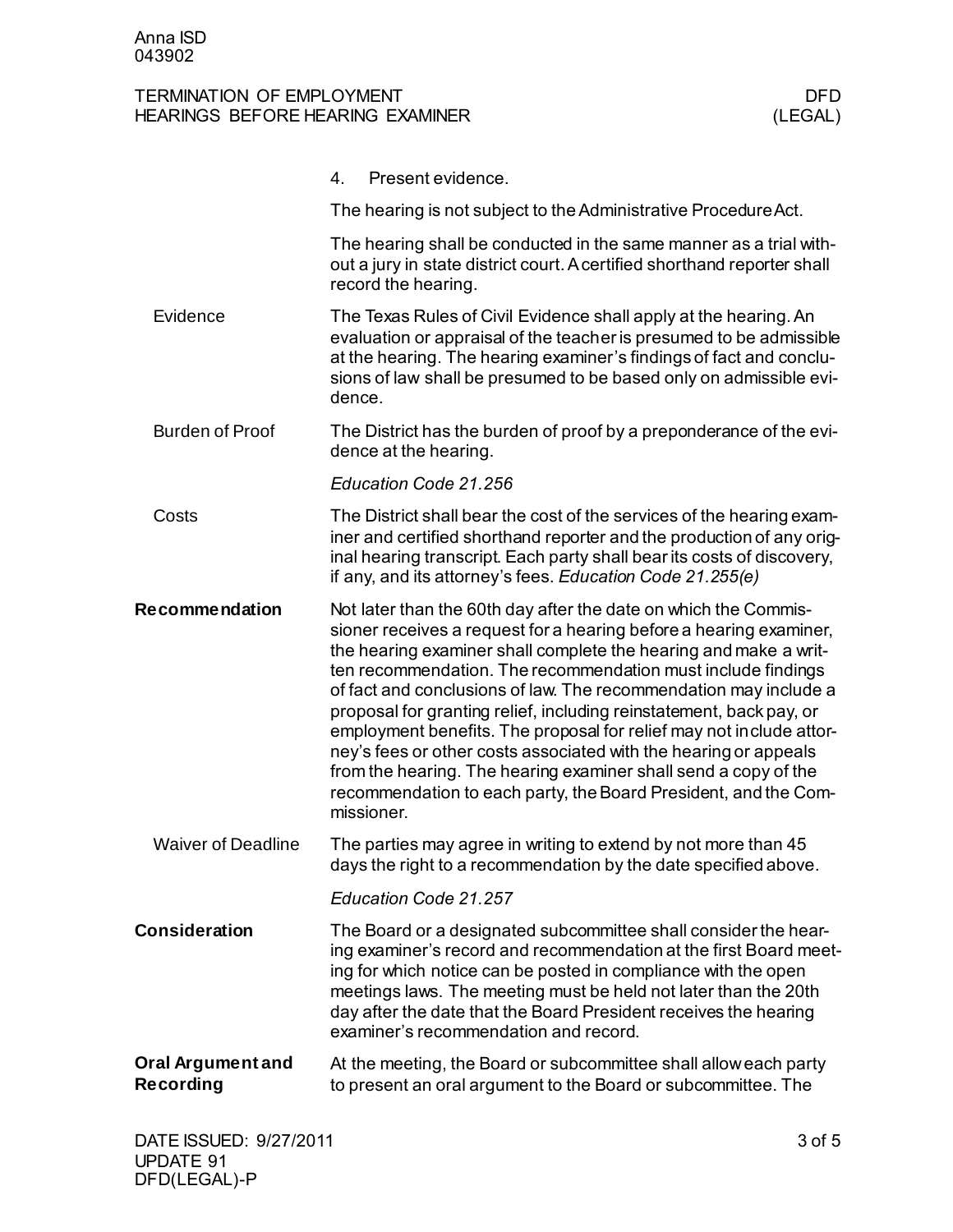## TERMINATION OF EMPLOYMENT<br>
HEARINGS BEFORE HEARING EXAMINER

ULEGAL)

ULEGAL HEARINGS BEFORE HEARING EXAMINER

|                                 | Board may, by written policy, limit the amount of time for oral argu-<br>ment, provided equal time is allotted each party. A certified short-<br>hand reporter shall record any such oral argument.                                                                                                                                                                                                                                     |  |  |
|---------------------------------|-----------------------------------------------------------------------------------------------------------------------------------------------------------------------------------------------------------------------------------------------------------------------------------------------------------------------------------------------------------------------------------------------------------------------------------------|--|--|
| Legal Advice                    | The Board or subcommittee may obtain advice from an attorney<br>who has not been involved in the proceedings.                                                                                                                                                                                                                                                                                                                           |  |  |
|                                 | Education Code 21.258, .260                                                                                                                                                                                                                                                                                                                                                                                                             |  |  |
| <b>Decision</b>                 | Not later than the tenth day after the date on which the meeting to<br>consider the hearing examiner's recommendation is held, the<br>Board or subcommittee shall announce its decision, which must in-<br>clude findings of fact and conclusions of law, and may include a<br>grant of relief.                                                                                                                                         |  |  |
|                                 | The Board or subcommittee may adopt, reject, or change the hear-<br>ing examiner's conclusions of law or proposal for granting relief. A<br>determination by the hearing examiner regarding good cause for<br>the suspension of an employee without pay or the termination of a<br>probationary, continuing, or term contract is a conclusion of law<br>and may be adopted, rejected, or changed by the Board or Board<br>subcommittee. |  |  |
|                                 | The Board may reject or change a finding of fact made by the hear-<br>ing examiner:                                                                                                                                                                                                                                                                                                                                                     |  |  |
|                                 | Only after reviewing the record of the proceedings; and<br>1.                                                                                                                                                                                                                                                                                                                                                                           |  |  |
|                                 | 2.<br>Only if the finding of fact is not supported by substantial evi-<br>dence.                                                                                                                                                                                                                                                                                                                                                        |  |  |
|                                 | The Board or subcommittee shall state in writing the reason for and<br>legal basis for a change or rejection.                                                                                                                                                                                                                                                                                                                           |  |  |
|                                 | Education Code 21.257, .259                                                                                                                                                                                                                                                                                                                                                                                                             |  |  |
| Recording                       | A certified shorthand reporter shall record the announcement of the<br>decision. The District shall bear the cost of the reporter's services.<br>Education Code 21.260                                                                                                                                                                                                                                                                  |  |  |
| Record of<br><b>Proceedings</b> | The Commissioner shall consider the appeal solely on the basis of<br>the local record and may not consider any additional evidence or<br>issue. Education Code 21.301(c)                                                                                                                                                                                                                                                                |  |  |
|                                 | The record of the proceedings before the independent hearing ex-<br>aminer shall include:                                                                                                                                                                                                                                                                                                                                               |  |  |
|                                 | The transcripts of proceedings at the local level;<br>1.                                                                                                                                                                                                                                                                                                                                                                                |  |  |
|                                 | 2.<br>All evidence admitted;                                                                                                                                                                                                                                                                                                                                                                                                            |  |  |
|                                 | All offers of proof;<br>3.                                                                                                                                                                                                                                                                                                                                                                                                              |  |  |
|                                 |                                                                                                                                                                                                                                                                                                                                                                                                                                         |  |  |